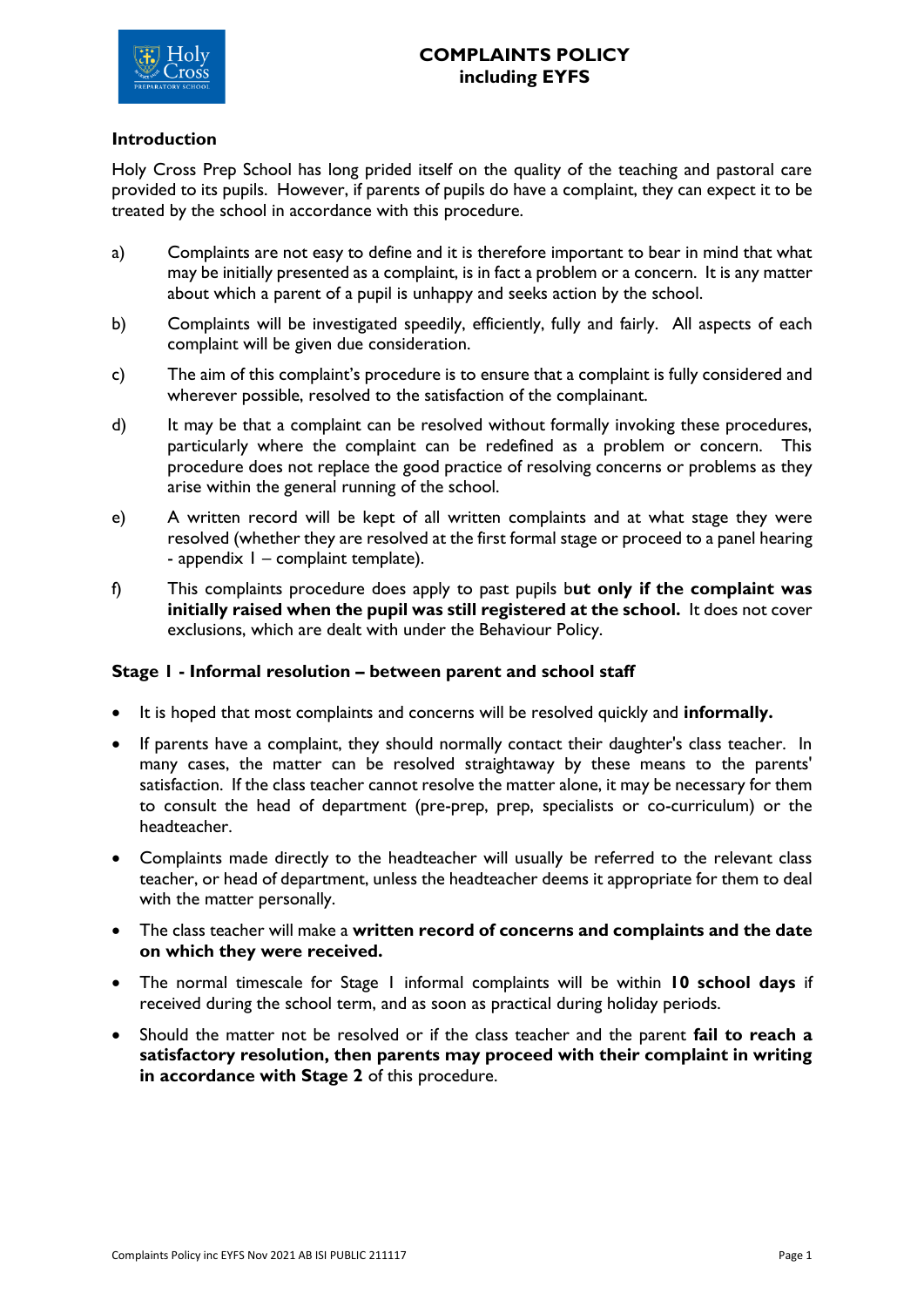

#### **Stage 2 - Formal resolution - headteacher involvement**

- Although all formal complaints will be made in writing, this does not mean that the formal stage is automatically triggered whenever a concern is expressed in writing, for example by email. **Complaints will usually only progress to the formal stage after first being considered at the preliminary stage** and only then if the complainant intends to escalate a matter to the formal stage.
- The normal period from the lodging of the formal complaint with the headteacher to its final resolution will normally be **within a further 10 school days** if received during the school term, and as soon as practical during holiday periods.
- If the complaint cannot be resolved on an informal basis Stage 1, then the parents should **put their complaint in writing (appendix 1)** to the headteacher, unless the complaint is about the headteacher in which case the procedure set out below will apply. The headteacher will decide, after considering the complaint, the appropriate course of action to take.
- The headteacher and, if necessary, the teacher or head of department, will meet/speak to the parents concerned, normally **within 5 school days** of receiving the complaint, to discuss the matter if received during the school term, and as soon as practical during holiday periods. If possible, a resolution will be reached at this stage.
- It may be necessary for the headteacher to carry out further investigations.
- The headteacher will **keep written records** of all meetings and interviews held in relation to the complaint (appendix  $1 -$  complaint template).
- Once the headteacher is satisfied that, so far as is practicable, all the relevant facts have been established, a decision will be made, and the parents will be informed of this decision in writing. The headteacher will also give reasons for the decision.
- **If the parents are still not satisfied with the decision, they should proceed to Stage 3** of this procedure.
- **If the complaint is about the headteacher, parents should put their complaint in writing** addressed to the trustees via the Clerk to the Advisory Body at the school. It will then be referred to the **t**rustee of the school who has been appointed by the Advisory Body to deal with such complaints. That trustee will decide, after considering the complaint, the appropriate course of action to take. The trustee may decide that they will deal with the complaint in which case the trustee will follow a similar procedure as is laid down above for a Stage 2 Formal Resolution or the trustee may decide that the complaint should be dealt with at Stage 3 by a panel hearing, in which case, the procedure set out below for a Stage 3 Panel Hearing will be followed. In either case, the trustee will acknowledge receipt of the complaint to the parents normally within 5 school days of receipt of the complaint and will communicate the trustee's decision as to the manner in which the complaint will be dealt with, either as a Stage 2 Formal Resolution or Stage 3 Panel Hearing.
- If the trustee deals with the complaint at Stage 2 and the parents are still not satisfied with the decision, they should proceed to Stage 3 of this procedure.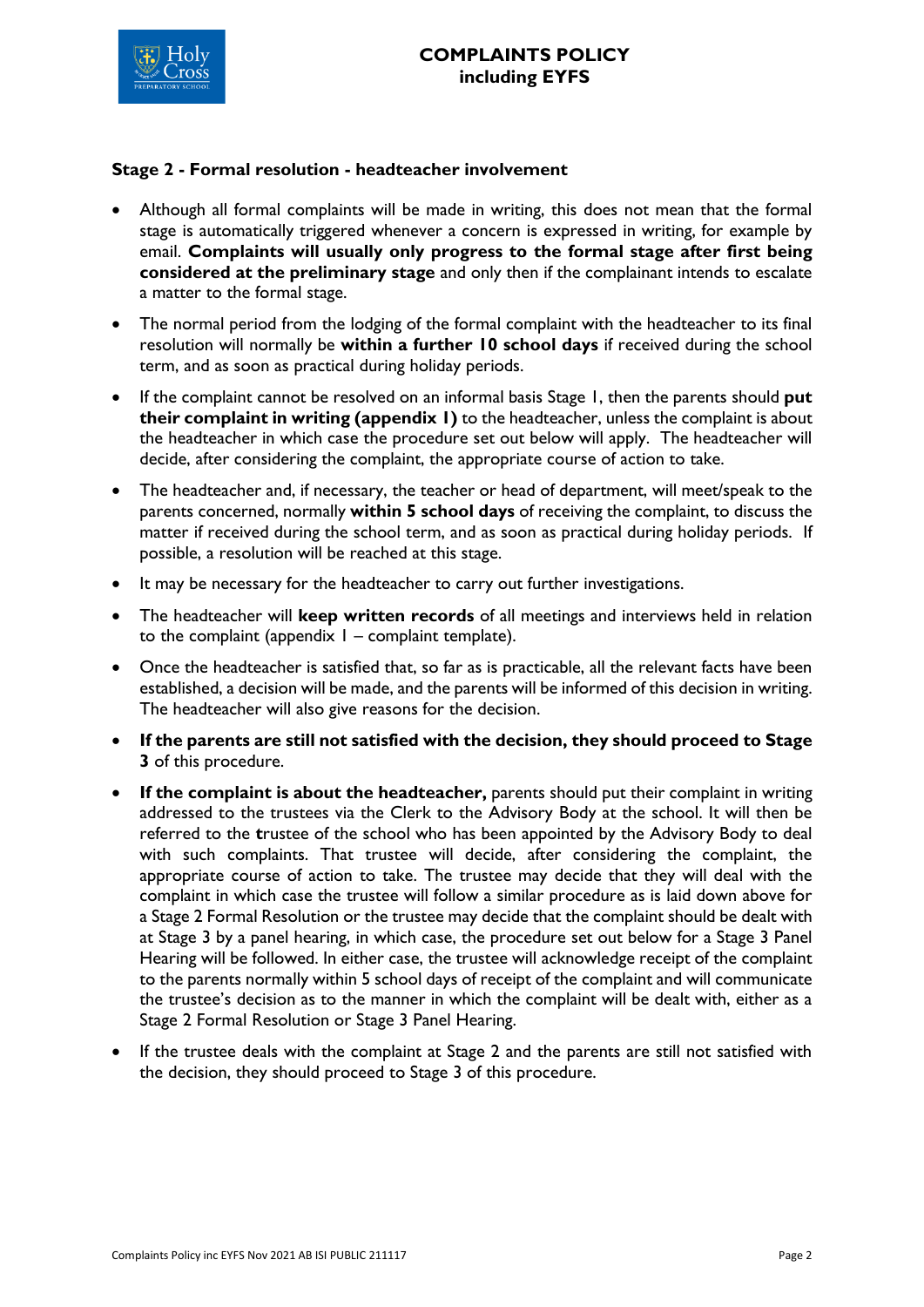

## **Stage 3 – A formal hearing by a complaints panel**

- If the parents seek to invoke Stage 3 (following a failure to reach an earlier resolution), they will be referred to a trustee of the school who has been appointed by the Advisory Body to call hearings of the complaints panel.
- **The matter will then be referred to a complaints panel for consideration.** The panel will consist of at least three persons not directly involved in the matters detailed in the complaint, **one of whom shall be independent of the management and running of the school. This is likely to be someone who has held a position of responsibility and is used to analysing evidence and putting forward balanced arguments, e.g. serving or retired business people, civil servants, headteachers or senior members of staff at other schools, people with a legal background and retired members of the police force. Each of the panel members shall be appointed by the trustee.**  The trustee, on behalf of the panel, will then acknowledge the complaint and schedule a hearing to take place as soon as practicable and **normally within 18 school days of receiving the complaint** if received during the school term, and as soon as practical during holiday periods.
- If the panel deems it necessary, it may require that further particulars of the complaint or any related matter be supplied in advance of the hearing. Copies of such particulars shall be supplied to all parties not later than **5 school days** prior to the hearing.
- **The parents may be accompanied to the hearing by one other person.** This may be a relative or friend. Legal representation will not normally be appropriate.
- If possible, the panel will resolve the parents' complaint immediately without the need for further investigation.
- The panel will be a full-merits hearing of the complaint, not merely a check that process was followed. It will have clear terms of reference, a clear process and a direction to reach a final decision within a specified timescale.
	- Where further investigation is required, the panel will decide how it should be carried out. After due consideration of all facts they consider relevant, the panel will reach a decision and may make findings and/or recommendations, which it shall complete **within 5 school days of the hearing. A copy of the findings and recommendations of the panel will be sent by electronic mail or otherwise given to the complainant and where relevant the person complained about. The panel's findings and recommendations will be available for inspection on the school premises by the proprietor (chair of trustees) and headteacher.**
	- A panel hearing should take place unless the parents later indicate that they are now satisfied and do not wish to proceed further.
	- If a parent does not exercise the right to attend a panel hearing, this does not remove the school's obligation to hold the hearing in conformity with its complaints policy. The school's arrangements for the panel hearing will be reasonable in order to facilitate the parents exercising the right of attendance.

Parents can be assured that all concerns and complaints will be treated seriously, confidentially (except where disclosure is necessary in the course of the investigation) and with respect. Knowledge of it will be limited to those directly involved and the headteacher.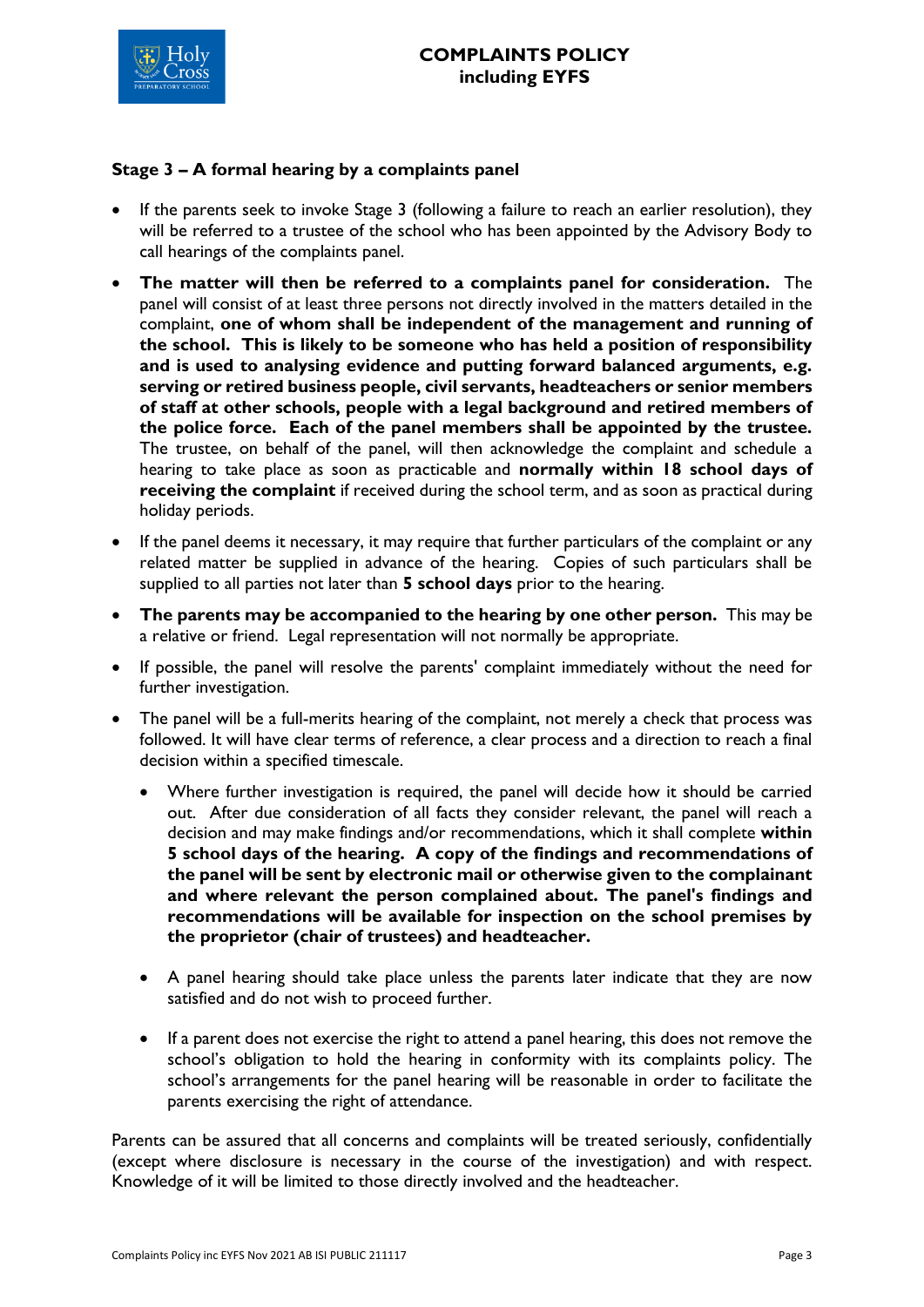

## **Record Keeping**

Logs will be maintained by staff of written complaints requiring action by the School. These will be monitored by heads of department. Logs of written Stage 2 complaints and all Stage 3 complaints will be kept by the school with a note of the action taken and the outcome. Correspondence, statements and records relating to individual complaints will be kept confidential except where the Secretary of State or a body conducting an inspection under section 108 or 109 of the Children and Young Persons Act 2008 requests access to them; or where any other legal obligation prevails.

From September 2020, a record of formal complaints which do not have a safeguarding implication will be retained for a minimum of 7 years. Prior to September 2020, this was 3 year retention period. Where there is a safeguarding angle, records must be preserved for the term of the Independent inquiry into Child Sexual Abuse and at least until the accused has reached normal pension age or for 10 years from the date of the allegation if it is longer.

All written complaints about the fulfillment of the EYFS requirements will be investigated and the complainant notified of the outcome of the investigation within 28 days. The record of complaint will be made available to Ofsted and ISI on request. Parents of an EYFS pupil may also make a complaint to Ofsted, Royal Exchange Buildings, St Ann's Square, Manchester, M2 7LA and/or ISI should they so wish.

A summary of Stage 2 and Stage 3 complaints is reported termly to the Advisory Body.

Written records will be recorded and kept regardless of whether the complaint is upheld.

## **Persistent Correspondence**

Where repeated attempts are made by a parent to raise the same complaint after it has been considered at all three stages, this will be regarded as vexatious and outside the scope of the complaints policy.

## **Additional Notes**

The headteacher will provide Ofsted and ISI, on request, a written record of all complaints made during the course of an academic year together with the action which was taken as a result of each complaint.

The parents may also contact Ofsted directly if they wish on 0300 123 4234 or by email [enquiries@ofsted.gov.uk](mailto:enquiries@ofsted.gov.uk)

Parents may contact ISI if they wish on 0207 600 0100 or by email **concerns@isi.net** 

It is school policy that complaints made by parents should not rebound adversely on the children.

This policy is made available to parents on the School website and on request.

Number of formal complaints during academic year 2020 – 2021: 1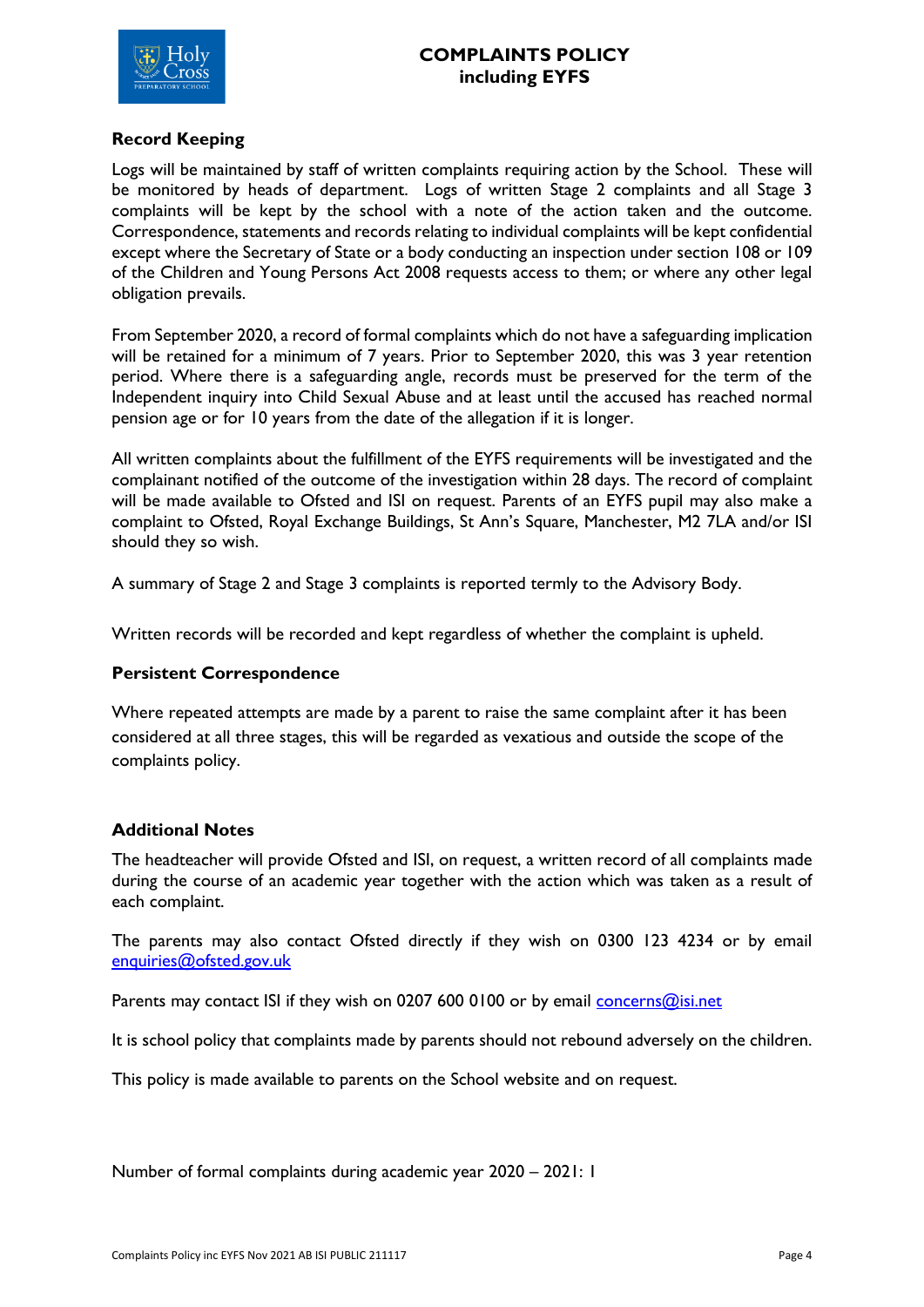

## **COMPLAINTS POLICY including EYFS**

This is a public policy which is published on the school website and is reviewed annually by the Advisory Body.

Last reviewed November 2021. Next review November 2022.